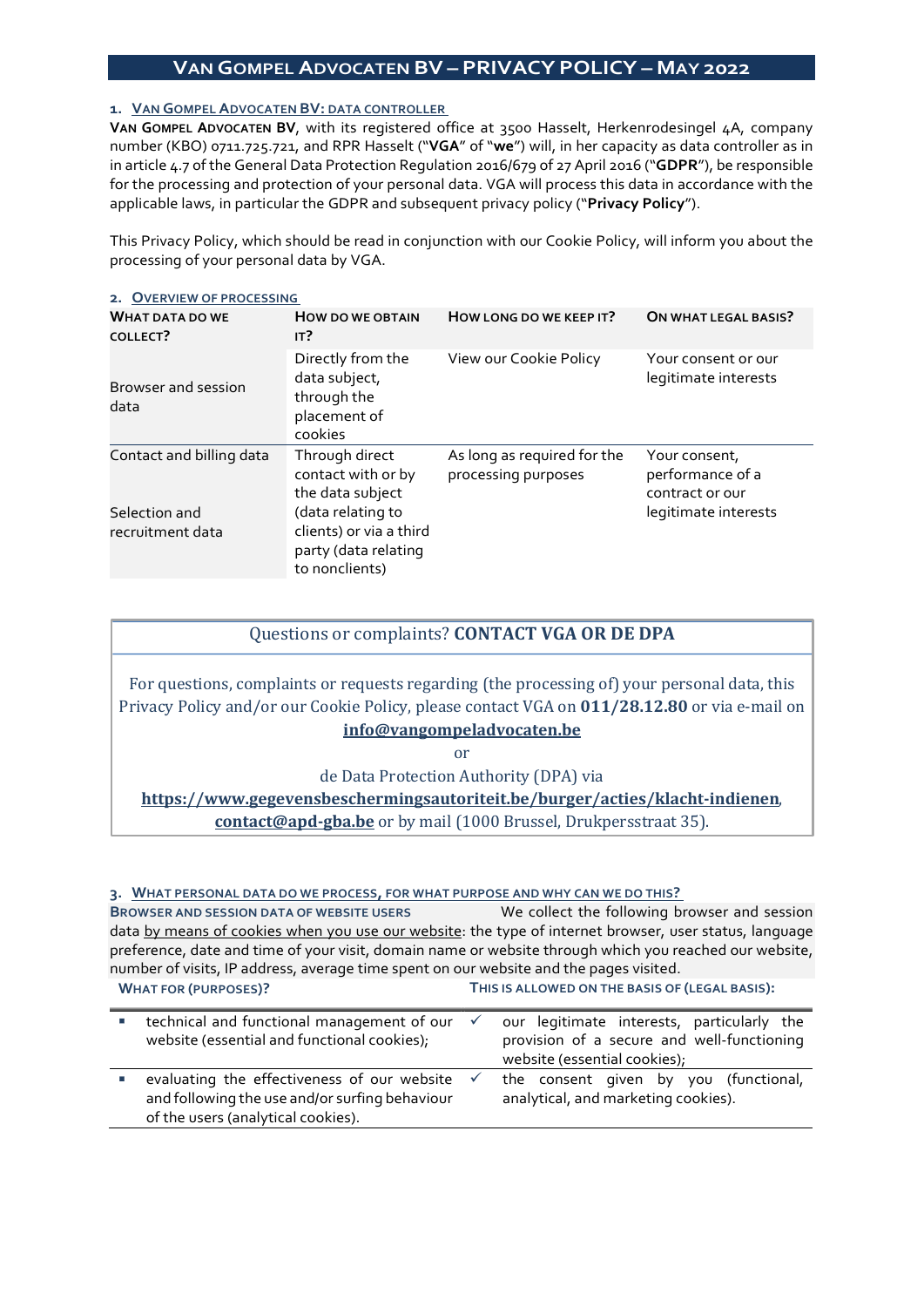#### CONTACT AND BILLING DATA OF OUR (FUTURE) CLIENTS We collect the following contact and billing data

from (prospective) clients (and/or their team) who contact us (by telephone, e-mail or via the contact form on our website) or use our services: name, address, telephone number, e-mail address, VAT and/or KBO number, invoicing data and other personal data related to the files. WHAT FOR (PURPOSES)? THIS IS ALL OWED ON THE BASIS OF (LEGAL BASIS):

| <b>VUMAI FUR (PURPUSES):</b> |                                                                                                                                | <b>I HIS IS ALLOWED ON THE BASIS OF (LEGAL BASIS).</b>                                                                  |
|------------------------------|--------------------------------------------------------------------------------------------------------------------------------|-------------------------------------------------------------------------------------------------------------------------|
|                              | answer questions or requests for information;                                                                                  | our legitimate interests, in particular the<br>ability to respond to your questions;                                    |
|                              | providing our legal services;                                                                                                  | execute an agreement made with clients.<br>Some data we need to process in order to be<br>able to provide our services; |
|                              | products,<br>services,<br>and $\checkmark$<br>improving our<br>customer service,                                               | our legitimate interests, i.e., the ability to<br>improve our products, services, and customer<br>service;              |
|                              | with our<br>and/or tax $\checkmark$<br>complying<br>legal<br>obligations, such as creating accounting<br>records and invoices. | comply with a legal obligation.                                                                                         |

CONTACT DATA OF NON-CLIENTS (OPPONENTS) We process the following contact data of counterparty(ies) (and/or their team), which we have obtained from our clients and/or fellow lawyers: name, address, telephone number, e-mail address, VAT number and/or KBO number, other personal data related to the file.

| <b>WHAT FOR (PURPOSES)?</b> |                                               |  |  |  |                                            | THIS IS ALLOWED ON THE BASIS OF (LEGAL BASIS): |                                                    |  |
|-----------------------------|-----------------------------------------------|--|--|--|--------------------------------------------|------------------------------------------------|----------------------------------------------------|--|
|                             |                                               |  |  |  | looking after our clients' interests and √ |                                                | our legitimate interests, i.e., to be able to      |  |
|                             | defending their rights (in and out of court). |  |  |  |                                            | provide our legal services including defending |                                                    |  |
|                             |                                               |  |  |  |                                            |                                                | the interests of our clients, in and out of court. |  |

SELECTION AND RECRUITING DATA OF APPLICANTS We collect the following selection and recruitment data when applying to VGA via our website, e-mail and/or by telephone: name, address, telephone number, e-mail address, date of birth, curriculum vitae, and other documents and/or data that candidates provide us with.

| <b>WHAT FOR (PURPOSES)?</b> |                                              |                       |             |                   | THIS IS ALLOWED ON THE BASIS OF (LEGAL BASIS):                                                             |  |  |
|-----------------------------|----------------------------------------------|-----------------------|-------------|-------------------|------------------------------------------------------------------------------------------------------------|--|--|
|                             | processing,<br>appropriate,<br>applications. | managing<br>following | and,<br>UD. | where<br>incoming | our legitimate interests, in particular the<br>ability to process and respond to incoming<br>applications. |  |  |

CONTACT AND OTHER DATA OF OUR SUPPLIERS We collect, among other things, the following contact, and other data from suppliers (and/or their team) when we negotiate and conclude commercial contracts with suppliers: name, address, telephone number, e-mail address, VAT number and/or KBO number.

| <b>WHAT FOR (PURPOSES)?</b> |                                      | THIS IS ALLOWED ON THE BASIS OF (LEGAL BASIS): |                                                                             |  |
|-----------------------------|--------------------------------------|------------------------------------------------|-----------------------------------------------------------------------------|--|
|                             | using the services of our suppliers. |                                                | our legitimate interests, in particular the use<br>of third-party services. |  |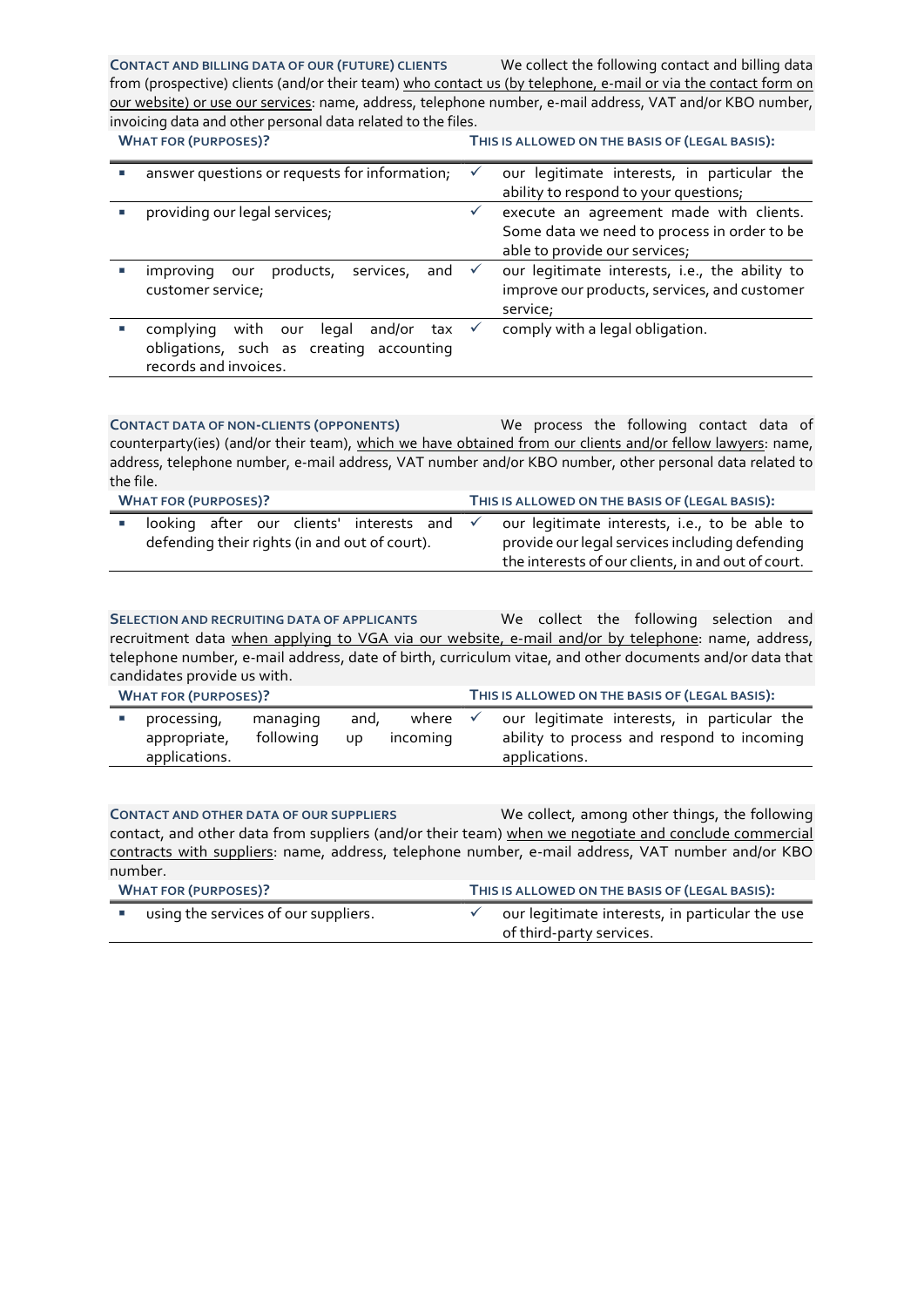#### 4. PROCESSING FOR DIRECT MARKETING

You do not want to receive receive any more direct marketing?

You may withdraw your consent for all purposes, including direct marketing, at any time by informing us at: 011/281.280 or by e-mail: info@vangompeladvocaten.be

 We process the personal data of existing clients and business relations for direct marketing purposes of similar services and products by e-mail. Specifically through newsletter and/or mailing. This processing is done based on our legitimate interest, namely the promotion of new services, products, seminars & events.

For direct marketing to other categories of persons, consent will be required prior to the processing of the personal data, for example when subscribing to our newsletter or after explicit acceptance of this Privacy Statement (e.g., via opt-in on our website).

The absence or withdrawal of your consent for direct marketing will not have any negative consequences for our services to you or for your access to our website (tools).

#### 5. RETENTION PERIOD

VGA will not store your personal data longer than necessary for the processing purposes (see under Section 3) or according to what is foreseen in our Cookie Policy, unless VGA is legally or judicially obliged to keep the data for a longer period.

In case of candidate-applicants (see under Section 3), we will keep the personal data in our files for a maximum of 1 year, in order to be able to inform the candidate-applicant of any future and/or more suitable vacancies.

#### 6. ACCESS TO YOUR PERSONAL DATA

VGA will treat your personal data as confidential. Unless we are required to do so by law or a court order, we will not pass on your data to third parties.

We do sometimes use the services of third parties (see below), for example, for maintaining and hosting our website, marketing campaigns or the transmission of legal documents & correspondence (e.g., service of a summons). As a result, these third parties may have access to (certain parts of) your personal data.

VGA will conclude a processing agreement (as pursuant to article 28 of the AVG) with these third parties. Hereby they guarantee that they will take the necessary technical and organisational measures to adequately protect your personal data and will only use your data for the purposes provided for in this Privacy Statement.

# (Categories of) recipients within the European Union

- Vevida BV (hosting website);
- BVBA Informa Europe (IT);
- BV Legal Consulting Group (IT);
- Notaries & bailiffs;
- Lawyer-colleagues and/or law firms;
- Accounting & tax advisors
- **Lawyer associates of VGA.**

# Recipients outside of the European Union

## Google Analytics (Google LLC):

The written agreements between VGA and Google can be consulted online on Google's support page. You can obtain a copy via VGA at info@vangompeladvocaten.be.